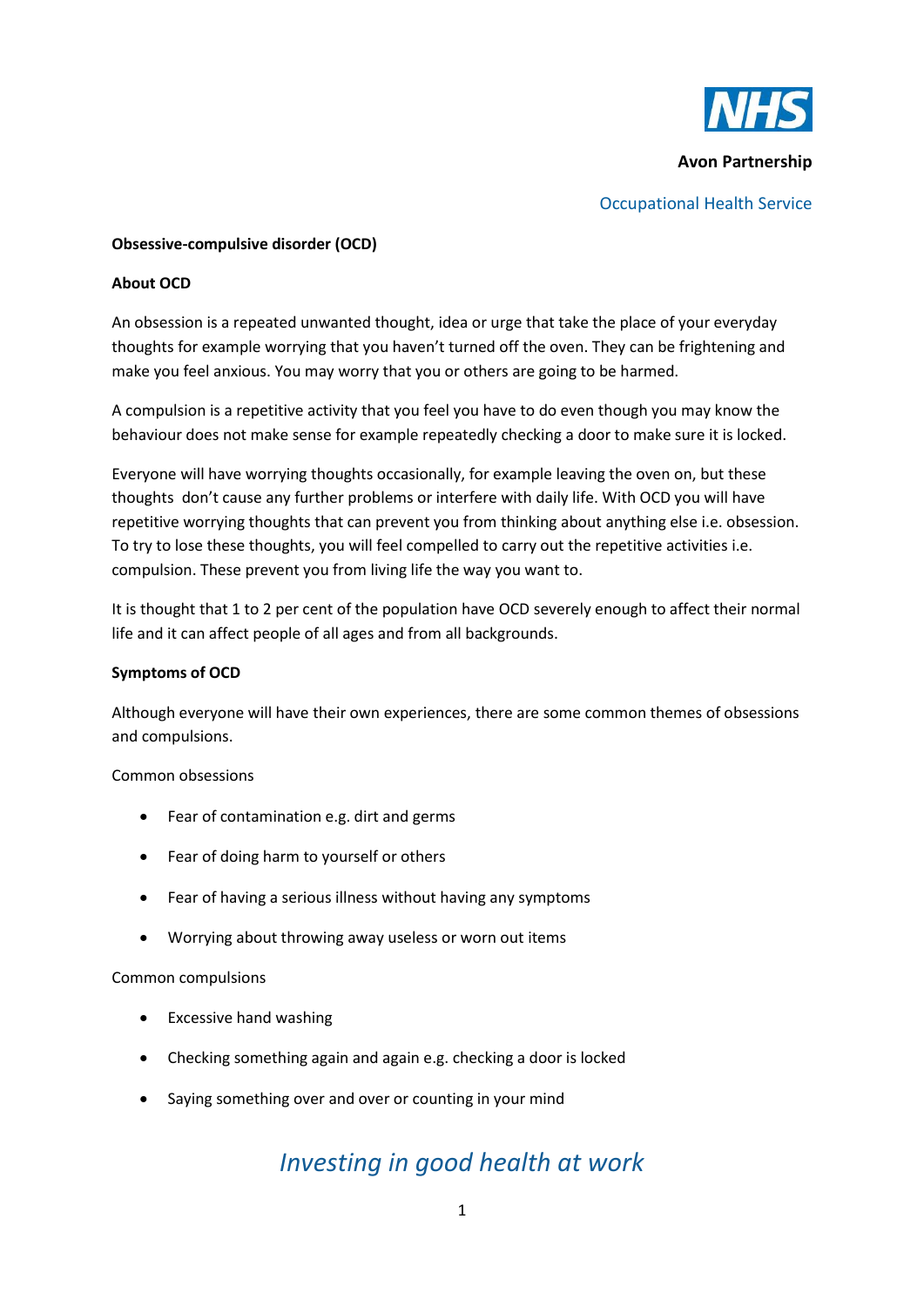Focusing on a number e.g. having to do everything 3 times, buy everything in 3's

The compulsion may be linked to the obsession but this is not always the case. The behaviour taken will help to push away the obsessive thought but this may become less effective and lead to an increasing amount of time each day spent on these activities.

# **Causes of OCD**

It is not fully understood why OCD develops, but the following considerations may help to uinderstand your own situation.

You may find your OCD is triggered or made worse by a stressful event such as bereavement, new job or birth of a baby. If you had a painful childhood experience or trauma you may learn to use OCD to cope with anxiety. It could also be because your parent showed signs of OCD. Research is also showing that the level of certain brain chemicals may indicate the severity of OCD symptoms.

# **Treatment for OCD**

If you think you may have OCD and this is affecting your day to day life, it is recommended that you see your GP. Your GP can take into account your symptoms and previous health history to recommend the best treatment for you.

Cognitive behaviour therapy (CBT) – you may be referred to a counsellor for CBT which aims to identify the connection between thoughts and actions and help you to manage them. It will help you to confront the triggers for OCD and to resist the urge to carry out the compulsive behaviour that goes with it.

Medication – your GP may recommend medication to help with OCD or combine medication with CBT.

# **Self help**

You may find that talking to other people who have similar symptoms helps you to understand your own situation. You could contact your local MIND association or OCD Action – details at the end of this help sheet.

There are CD's. DVD's and books that may be helpful and it is worth considering learning relaxation techniques to help you to deal with anxiety better.